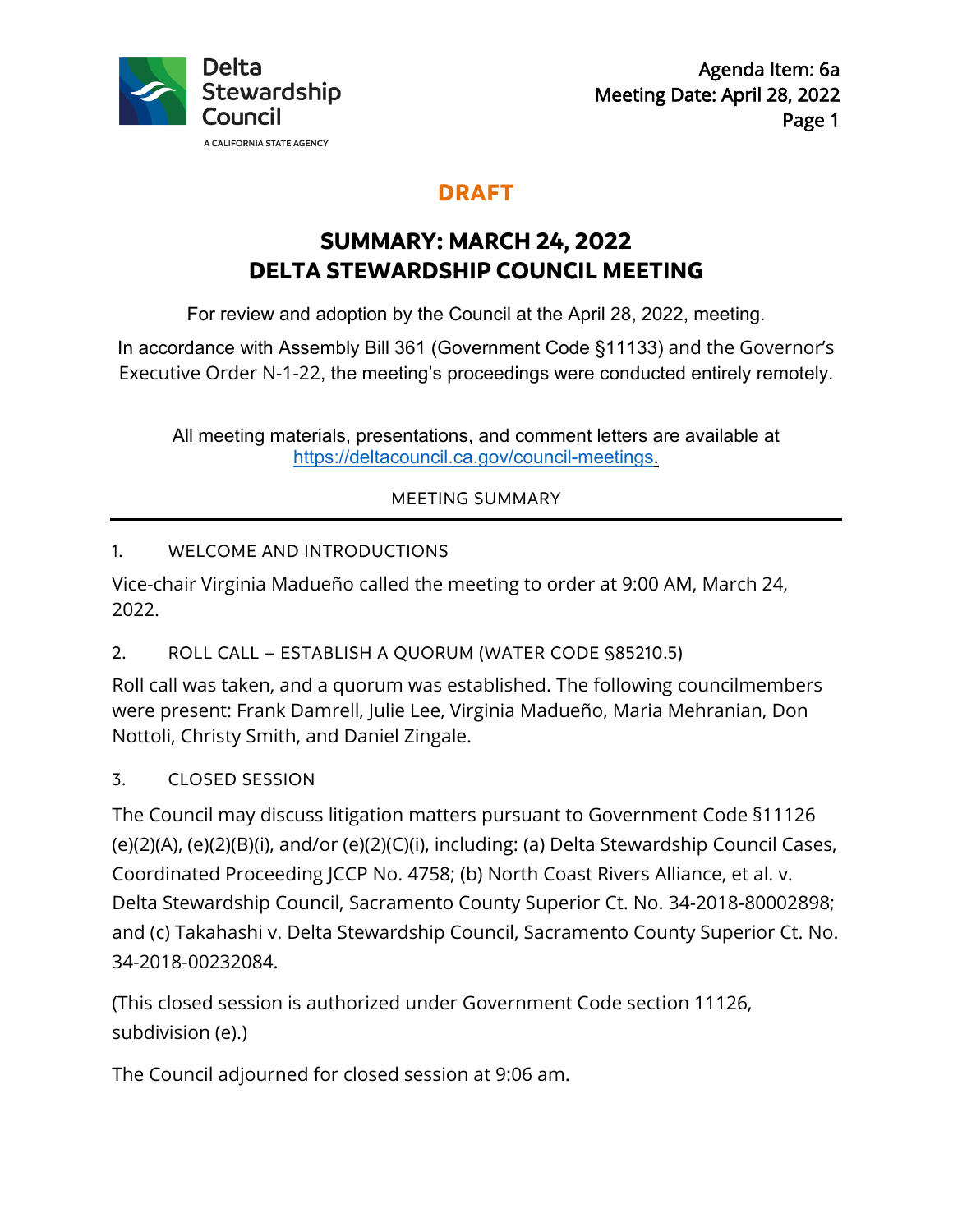#### 4. RECONVENE OPEN SESSION

 that there was nothing to report from the closed session. Vice-chair Virginia Madueño re-convened the meeting at 10:00 AM and announced

## 5. ROLL CALL- ESTABLISH A QUORUM (WATER CODE §85210.5)

Roll call was taken, and a quorum was re-established. The following councilmembers were present: Frank Damrell, Julie Lee, Virginia Madueño, Maria Mehranian, Don Nottoli, and Christy Smith.

Daniel Zingale joined during item 6.

## 6. CONSENT CALENDAR

Motion: (approve the consent calendar) Offered by Mehranian, second by Smith.

 Vote: 7/0 - The motion was adopted (Damrell: Aye, Lee: Aye, Madueño: Aye, Mehranian: Aye, Nottoli: Aye, Smith: Aye, Zingale: Aye).

The motion and vote are viewable on the linked agenda at https://calspan.org/unipage/?site=cal-span&owner=DSC&date=2022-03-24 minute 24:11

## 7. PUBLIC COMMENT (INFORMATION ITEM)

No public comment.

8. PUBLIC HEARING REGARDING APPEALS OF THE REVISED CERTIFICATION OF CONSISTENCY NUMBER C202110 FOR THE LOOKOUT SLOUGH TIDAL HABITAT RESTORATION AND FLOOD IMPROVEMENT PROJECT AND CONSIDERATION AND POSSIBLE DISMISSAL OF ISSUES ON APPEAL (ACTION ITEM)

 address the Council's findings in its Determination dated July 16, 2021, for Certification Number C20215. After the presentations and public comments on the appeals, the Council considered dismissing issues on appeal. A link to the hearing notice can be found here: The Council held a public hearing regarding two appeals of the revised certification of consistency with the Delta Plan (Certification Number C202110) for the Lookout Slough Tidal Habitat Restoration and Flood Improvement Project, submitted on December 30, 2021, by the Department of Water Resources (Department) to

 0140-4aba-8355-8711734ddf0f . https://coveredactions.deltacouncil.ca.gov/services/download.ashx?u=659cb80 a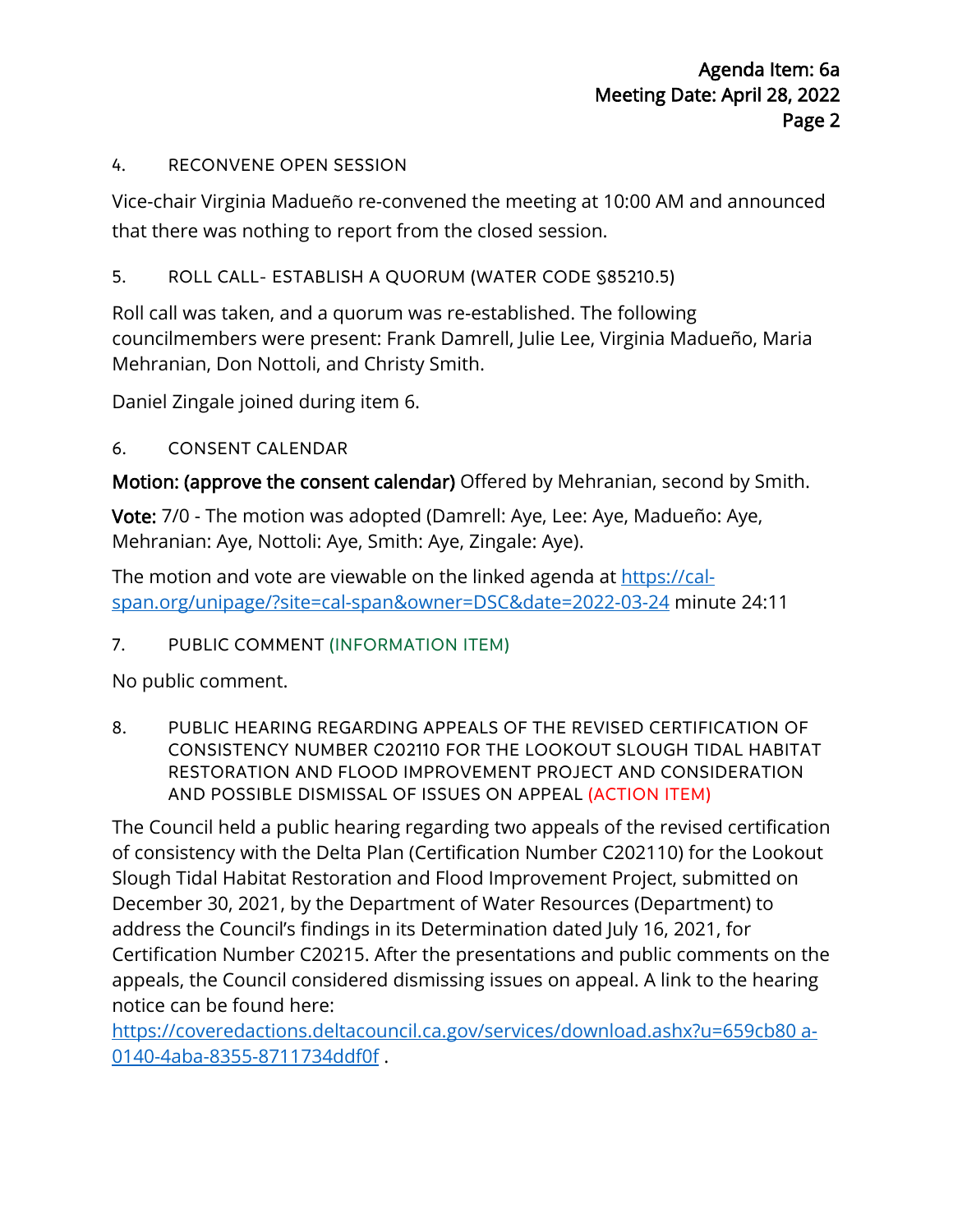hearing. Vice-chair Madueño and Councilmembers Frank Damrell, Julie Lee, Maria Mehranian, Don Nottoli, Christy Smith, and Daniel Zingale were present for the

The Council's legal advisor Vera Bezdicek provided details on the ex parte communication restriction for the Lookout Slough Project certification of consistency appeals process. Councilmembers and staff were reminded that they cannot and should not communicate about or discuss the Lookout Slough Project or the Council's appeal proceeding with any person outside of the Council. The only exception is communications regarding the administrative or procedural status of the proceedings. The Council has established an email address to receive those types of communications: [LookoutSloughCert@deltacouncil.ca.gov](mailto:LookoutSloughCert@deltacouncil.ca.gov). The restriction is a requirement of California's Administrative Procedure Act and the Council's Appeals Procedures.

## The order of the presentations went as follows:

- i. Opening of hearing and explanation of the process by the Vice-chair.<br>ii. Presentation by the Delta Stewardship Council
- 
- iii. Presentation Solano County Water Agency
- iv. Presentation Liberty Island Access
- v. Presentation Department of Water Resources (DWR)

The appellants were represented as follows: Solano County Water District (Lilliana Selke) and Liberty Island Access (Taylor Dahlke). DWR was represented by: Rachel Taylor, Charlotte Biggs, and Kris Tjernell.

The complete transcript of the hearing proceedings, along with all supporting documents, can be found here:

https://coveredactions.deltacouncil.ca.gov/services/download.ashx?u=e3b30973- 4d6e-42e4-b565-e0c0bf0bc73f

## Public comment:

Public comment was received from the following individuals: Daniel Armstrong, Bruce Herbold, Jacob Katz, John Brennan, John McManus, John Vasquez, Daniel Leue, Mitch Mashburn, Ted Sommer, Bryan Busch, Marc Hanson, Jesse Farver, and Eli Ransdell.

Councilmembers and staff asked questions of the parties at the conclusion of the public comment period.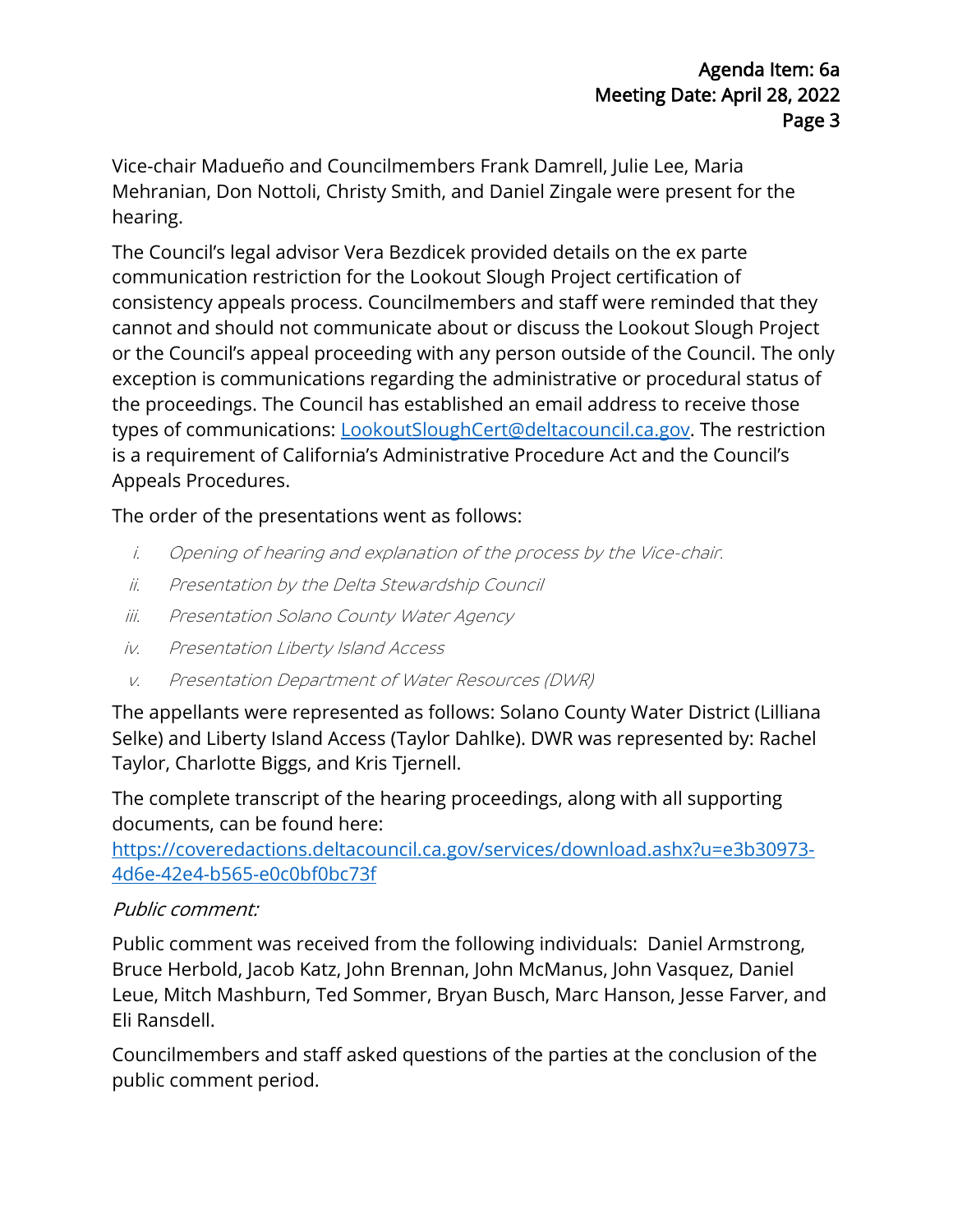Councilmember Zingale raised concerns regarding the possibility some members of the public may have been missed during the earlier public comment period. The Council discussed scenarios to accommodate more public comment. Councilmember Zingale suggested that public comment be reopened after the lunch break.

## Motion (reopen public comment): Offered by Lee, second by Smith.

 Vote: 7/0 - The motion was adopted (Damrell: Aye, Lee: Aye, Madueño: Aye, Mehranian: Aye, Nottoli: Aye, Smith: Aye, Zingale: Aye).<br>Council reopened the public comment.

#### Public comment:

Brian Riley, Bobby (no last name given), and Daniel Armstrong gave public comment.

Councilmembers, Council staff, DWR, and the appellants continued discussion of the issues brought up during the parties' presentations.

 second by Smith. Motion (approve staff recommendation denying appeals): Offered by Mehranian,

 After a discussion of the proposed motion between the Council and staff, Councilmember Mehranian withdrew her motion, in agreement with Councilmember Smith.

 Madueño, adopting Dismissal of Issues on Appeal of the Certification of New Motion (approve staff recommendations as presented and read by Vice-Chair Consistency by the California Department of Water Resources for the Lookout Slough Tidal Habitat Restoration and Flood Improvement Project (Certification Number C202110) and directing staff on next steps): - Offered by Mehranian, second by Smith.

 Vote: 7/0 - The motion was adopted (Damrell: Aye, Lee: Aye, Madueño: Aye, Mehranian: Aye, Nottoli: Aye, Smith: Aye, Zingale: Aye).

The motion and vote are viewable on the linked agenda at https://calspan.org/unipage/?site=cal-span&owner=DSC&date=2022-03-24 minute 04:17:28.

The complete transcript of the hearing proceedings, along with all supporting documents, can be found here: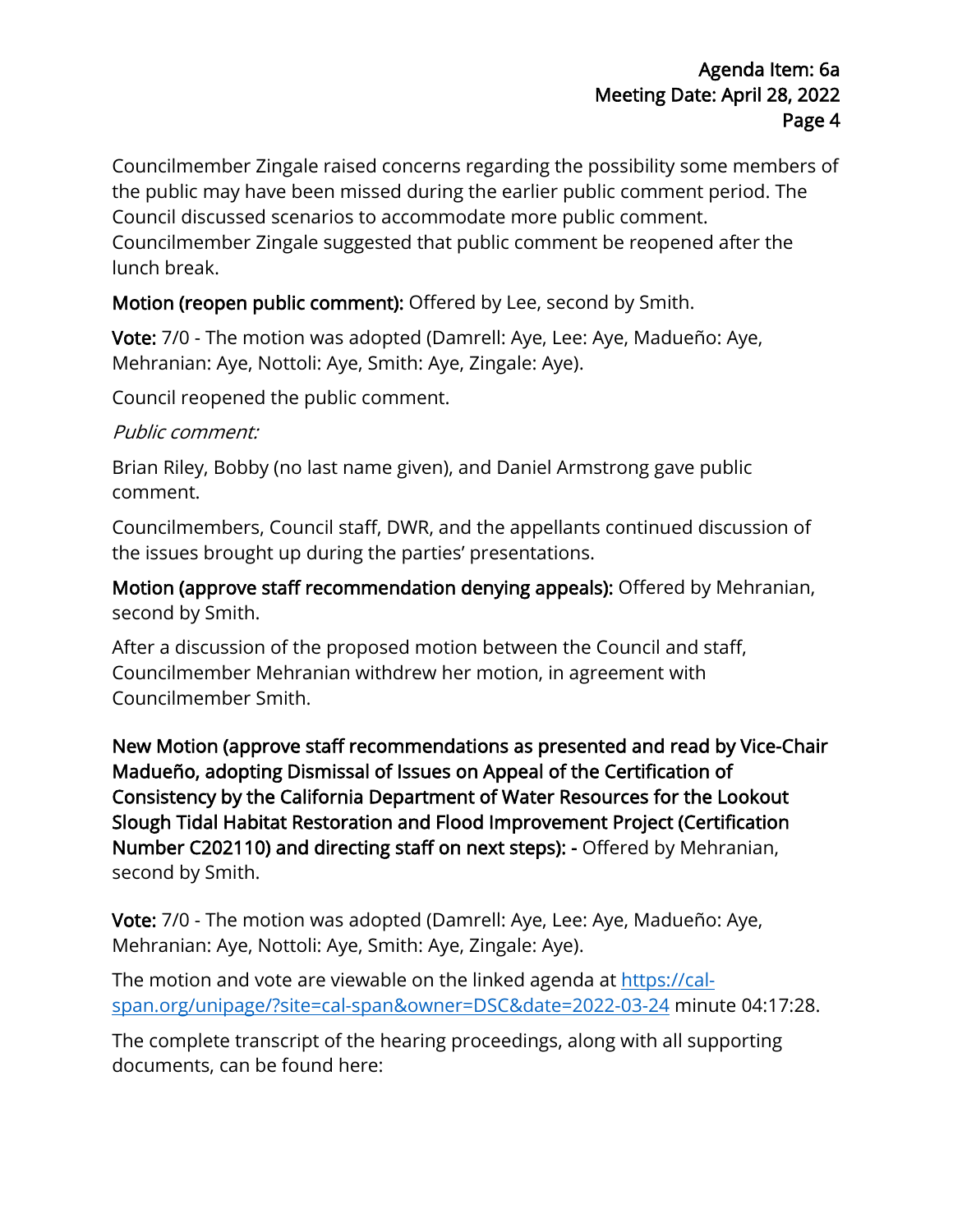https://coveredactions.deltacouncil.ca.gov/profile\_summary.aspx?c=ba3c59bf-e359-49f7-b866-60fa781325d0

#### 9. CHAIR'S REPORT (INFORMATION ITEM)

 Amanda Bohl, Special Assistant for Planning and Science, gave a Delta Plan Interagency Implementation Committee (DPIIC) Restoration Subcommittee update and a preview for the March 28, 2022, DPIIC meeting.

Bohl and Vice-chair Madueño thanked Councilmember Nottoli for stepping in to chair the upcoming DPIIC meeting.

The item is viewable on the linked agenda at https://cal-span.org/unipage/?site=calspan&owner=DSC&date=2022-03-24 minute 04:22:48.

#### 10. EXECUTIVE OFFICER'S REPORT (INFORMATION ITEM)

Executive Officer Jessica Pearson announced that the West Sacramento Area Flood Control Agency certification of consistency for their Yolo Bypass East Levee Project received no appeals and can now proceed with implementation.

Pearson reviewed the comment letter sent by Council staff to Reclamation District #756 regarding the Draft Initial Study and Mitigated Negative Declaration for the Bouldin Island Levee Reclamation Project. The letter states that the project appears to meet the definition of a covered action, outlines relevant Delta Plan policies, and encourages the District to meet with the Council in early consultation.

 Merritt is also rejoining the Council as an Environmental Scientist within the Pearson announced Eva Bush's promotion to Environmental Program Manager in the Planning and Performance Division's Regulatory Review Unit and the hire of Stephen Elser to the Delta Science Program's Adaptive Management unit. Annie Planning and Performance Division, after having previously been an Americorps Civicspark Climate Fellow at the Council.

 The Outreach Highlights Report and the Active Projects List were provided to the Council in writing.

6a. Legal Update (Information Item)

There was no legal update.

6b. Legislative Update (Information Item)

There was no legislative update.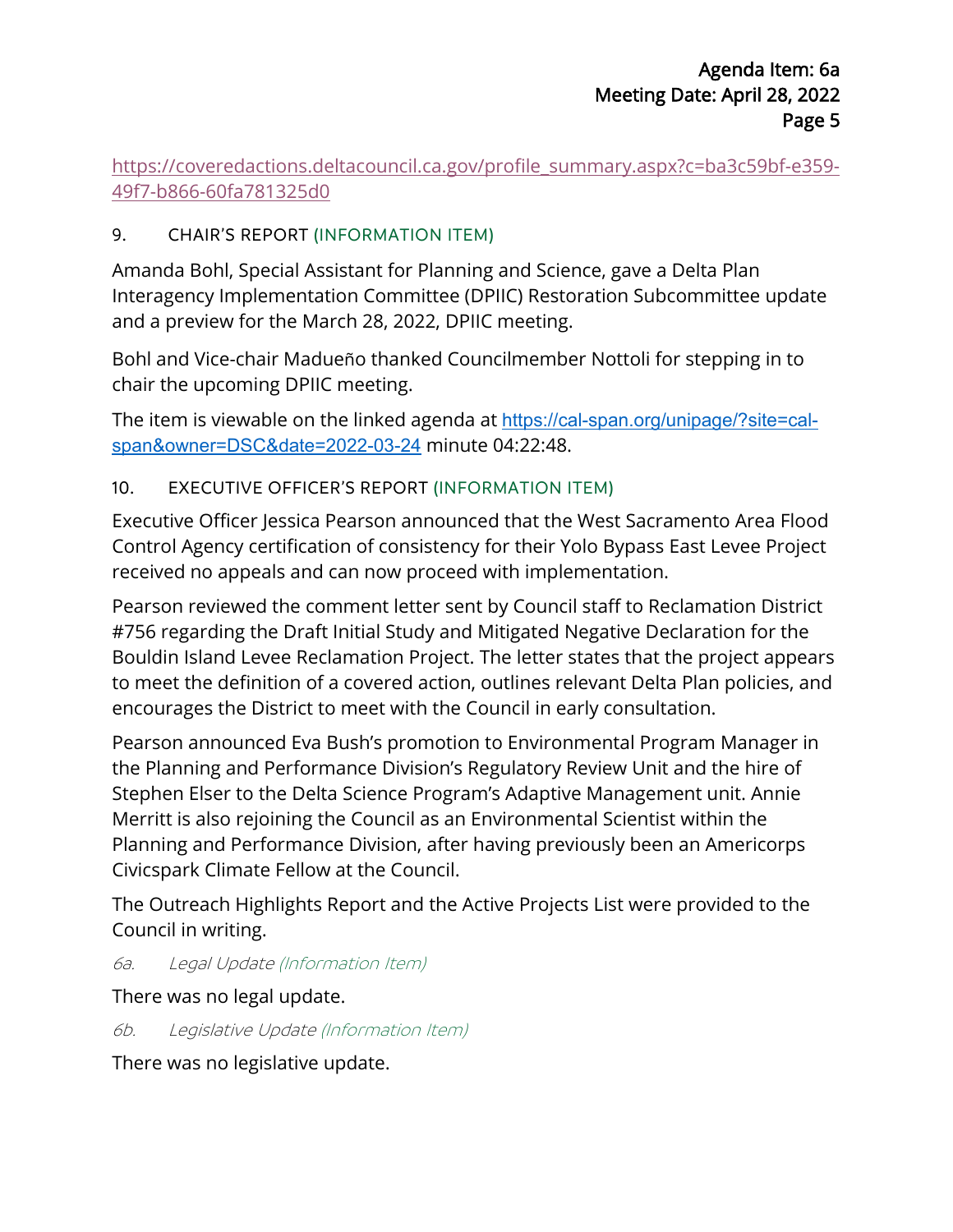The Executive Officer's Report is viewable on the linked agenda at <u>https://cal-</u> [span.org/unipage/?site=cal-span&owner=DSC&date=2022-03-24](https://cal-span.org/unipage/?site=cal-span&owner=DSC&date=2022-03-24) minute 04:30:51.

11. CONSIDERATION OF AND POSSIBLE DELEGATION OF AUTHORITY TO APPROVE MINISTERIAL AMENDMENTS FOR AGREEMENTS AND INCREASE OF DELEGATED AUTHORITY TO AWARD AND EXECUTE AGREEMENTS (ACTION ITEM)

 consider delegating authority to the Executive Officer to approve amendments for Executive Officer Pearson provided an overview of the request for the Council to ministerial changes for all agreements and increasing the current delegated amount for the Executive Officer to award and execute agreements from \$500,000 up to \$750,000.

Motion (approve Resolution 2022-02#): Offered by Zingale, second by Damrell.

 Vote: 7/0 - The motion was adopted (Damrell: Aye, Lee: Aye, Madueño: Aye, Mehranian: Aye, Nottoli: Aye, Smith: Aye, Zingale: Aye).

Mehranian: Aye, Nottoli: Aye, Smith: Aye, Zingale: Aye).<br>The motion and vote are viewable on the linked agenda at <u>https://cal-</u> [span.org/unipage/?site=cal-span&owner=DSC&date=2022-03-24](https://cal-span.org/unipage/?site=cal-span&owner=DSC&date=2022-03-24) minute 04:36:22.

## 12. LEAD SCIENTIST'S REPORT (INFORMATION ITEM)

 Due to time constraints resulting from the hearing on appeals of the Certification of Program activities and upcoming events. Consistency No. C202110 for the Lookout Slough Tidal Habitat Restoration and Flood Improvement Project, the Lead Scientist Report focused only on Delta Science

Program activities and upcoming events.<br>Delta Lead Scientist Dr. Laurel Larsen announced that the final Science Action presented for possible endorsement by the Council at the April 28, 2022 meeting. Agenda is scheduled to be released on Earth Day (April 22, 2022) and will be

Adapting Restoration for a Changing Climate, a two-day symposium that explored the short- and long-term climate change considerations of current restoration projects in the San Francisco Bay-Delta and elsewhere, took place on February 2-3, 2022. A full report-out of this event, including links to symposium talks and presentations, is available here:<https://www.youtube.com/watch?v=4ICJPdqzuBg>

Dr. Larsen gave an overview of the previous Delta Lead Scientist Ask Me Anything presentation that focused on the Delta Science Tracker. Archives of all sessions are available for viewing on the Council's Instagram page (@deltastewardshipcouncil).

 information about science activities in the Delta. Products and outputs related to The Delta Science Tracker is an online tool to organize and communicate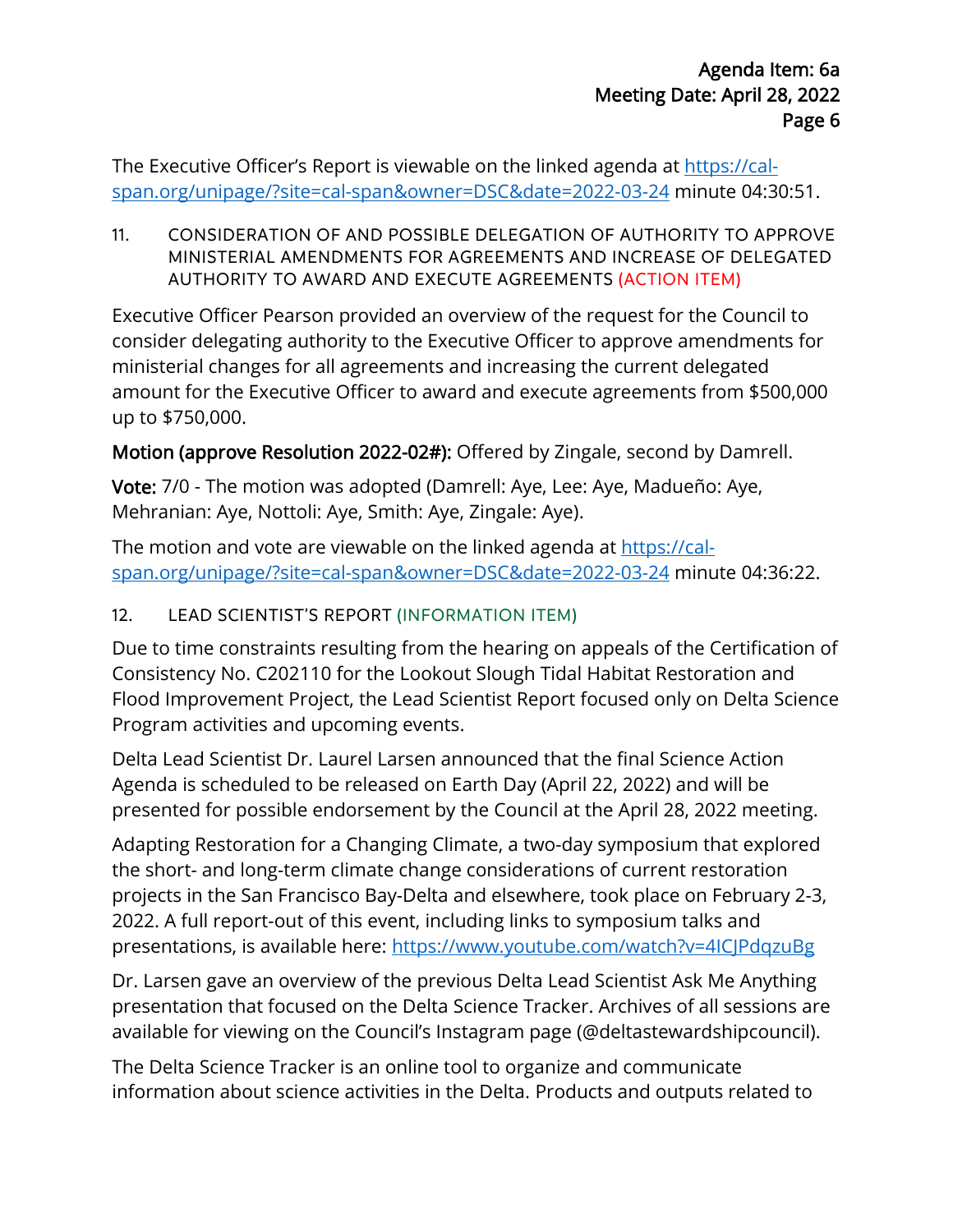each project, such as reports, publications, and links to project data, are also available on each activity page. The Council has been working with ESSA and other external partners to design and create the platform, which is currently in the final stage of development and testing. A full public launch is anticipated for late spring 2022.

The Delta Science Program is hosting a three-part brown bag webinar series on Delta governance. The series will foster discussion of the complex and multifaceted governance of the Sacramento-San Joaquin Delta. The second webinar will take place on April 13, 2022, focusing on collaborative governance. Attendance is free with registration

(https://us06web.zoom.us/webinar/register/WN 6v65ZvSPR6SqOPa6QjAlmA).

The Interagency Ecological Program (IEP) Workshop took place on March 22-24, 2022. This year's planning committee emphasized early-career scientists and managers within our community. The 2022 IEP Workshop program can be found on the IEP website: [https://iep.ca.gov/Public-Engagement/Annual-IEP-Workshop.](https://iep.ca.gov/Public-Engagement/Annual-IEP-Workshop) The public may also sign up for future email workshop announcements at this site.

 All applicants needed to submit a Notice of Intent by February 28th, and full applications are due April 20, 2022. Awards will be announced in June, and fellows https://caseagrant.ucsd.edu/fellowships/delta-science-fellowship. The Delta Science Program and California Sea Grant released a request for applications for the 2022 class of Delta Science Fellows at the end of January 2022. will begin work in August/September 2022. The informational website for the fellowship and application materials can be accessed at

The Delta Science Program is planning a Modeling Summit for late summer 2022. The summit aims to bring together members of the Delta science and modeling community to discuss the vision and identify the next steps toward the development of a modeling "collaboratory" for the Delta, a term used to describe a virtual center that facilitates the use, reproducibility, and transparency of models for planning and prediction of future conditions in the Delta. The expected outcomes of the summit include a refined plan to guide the development of the collaboratory and the identification of opportunities to create a proposal with which to pursue additional funding through competitive solicitations.

 Salinity Management Actions on April 26-27, 2022. The second workshop will occur The Delta Science Program will be hosting the first part of a two-part workshop on in fall 2022, tentatively scheduled for October 11-12, 2022. This event will be held